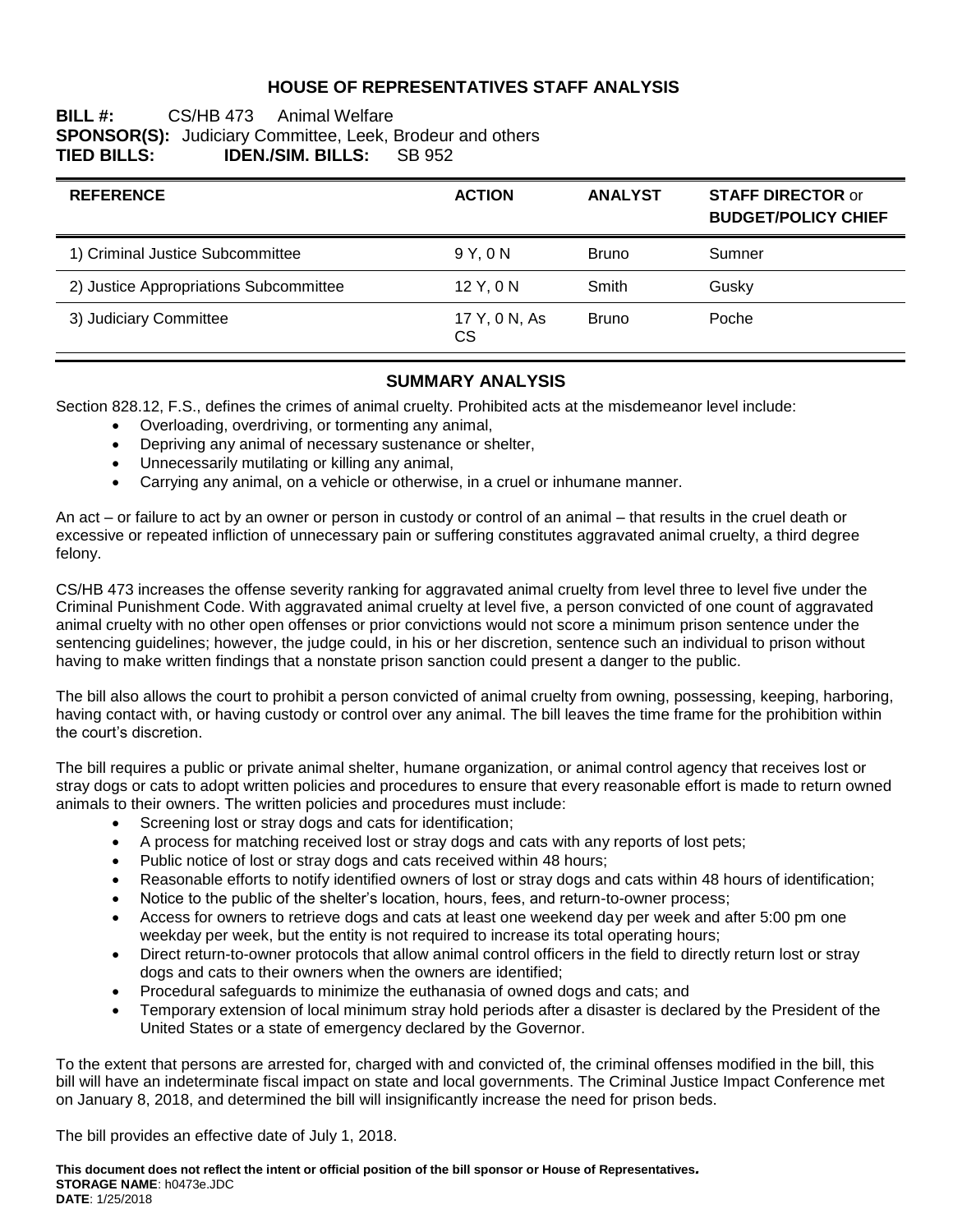## **FULL ANALYSIS**

## **I. SUBSTANTIVE ANALYSIS**

## A. EFFECT OF PROPOSED CHANGES:

### **Background**

### Animal Cruelty

Under Florida law, the following acts are considered animal cruelty:

- Overloading, overdriving, or tormenting any animal,
- Depriving any animal of necessary sustenance or shelter,
- Unnecessarily mutilating any animal,
- Killing any animal, or
- **Carrying any animal, on a vehicle or otherwise, in a cruel or inhumane manner.**<sup>1</sup>

Animal cruelty is a first degree misdemeanor, punishable by up to one year in the county jail and a \$1,000 fine.<sup>2</sup>

A person commits aggravated animal cruelty, a third degree felony,<sup>3</sup> by intentionally committing an act to an animal – or failing to act if the person is the owner having custody and control of the animal – and such action or omission results in:

- The cruel death of the animal, or
- $\bullet$  The excessive or repeated infliction of unnecessary pain or suffering on an animal.<sup>4</sup>

Aggravated animal cruelty carries minimum mandatory sanctions of a \$2,500 fine and psychological testing or anger management for a first conviction,<sup>5</sup> and a \$5,000 fine and six months of incarceration for a second or subsequent conviction.<sup>6</sup> A person convicted a second or subsequent time of aggravated animal cruelty is ineligible for any form of early release, including gain time.<sup>7</sup>

Felony offenses subject to the Criminal Punishment Code<sup>8</sup> are listed in a single offense severity ranking chart, which uses 10 offense levels to rank felonies from least severe to most severe. Each felony offense is assigned to a level according to the severity of the offense, commensurate with the harm or potential for harm to the community that is caused by the offense, as determined by statute. Aggravated animal cruelty is level three on the offense severity ranking chart.<sup>9</sup>

#### Lost and Stray Animals

Following Hurricane Irma in September 2017, animal shelters throughout the state reached or surpassed capacity with the influx of lost and stray animals.<sup>10</sup> Outside the context of a disaster aftermath, Miami-Dade Animal Services recently euthanized a woman's runaway dog within hours of

 $\overline{a}$ 

 $1$  S. 828.12(1), F.S.

 $^{2}$  SS. 775.082 and 775.083, F.S.

 $^3$  A third degree felony is punishable by up to five years imprisonment and a \$5,000 fine. SS. 775.082 and 775.083, F.S.

 $4$  S. 828.12(2), F.S.

 $5$  S. 828.12(2)(a), F.S.

 $6$  S. 828.12(2)(b), F.S.

 $^7$  Id.

<sup>&</sup>lt;sup>8</sup> All felony offenses, with the exception of capital felonies, committed on or after October 1, 1998 are subject to the Criminal Punishment Code.

 $\frac{9}{5}$  S. 921.0022, F.S.

**STORAGE NAME**: h0473e.JDC **PAGE: 2** <sup>10</sup> Jason Ruiter, *Animal shelters network to find homes for dogs and cats after Hurricane Irma*, Orlando Sentinel (Sept. 24, 2017), available at[: http://www.orlandosentinel.com/news/hurricane-irma-recovery/os-hurricane-irma-animal-shelters-influx-20170921](http://www.orlandosentinel.com/news/hurricane-irma-recovery/os-hurricane-irma-animal-shelters-influx-20170921-story.html) [story.html](http://www.orlandosentinel.com/news/hurricane-irma-recovery/os-hurricane-irma-animal-shelters-influx-20170921-story.html) (last viewed Jan. 25, 2018).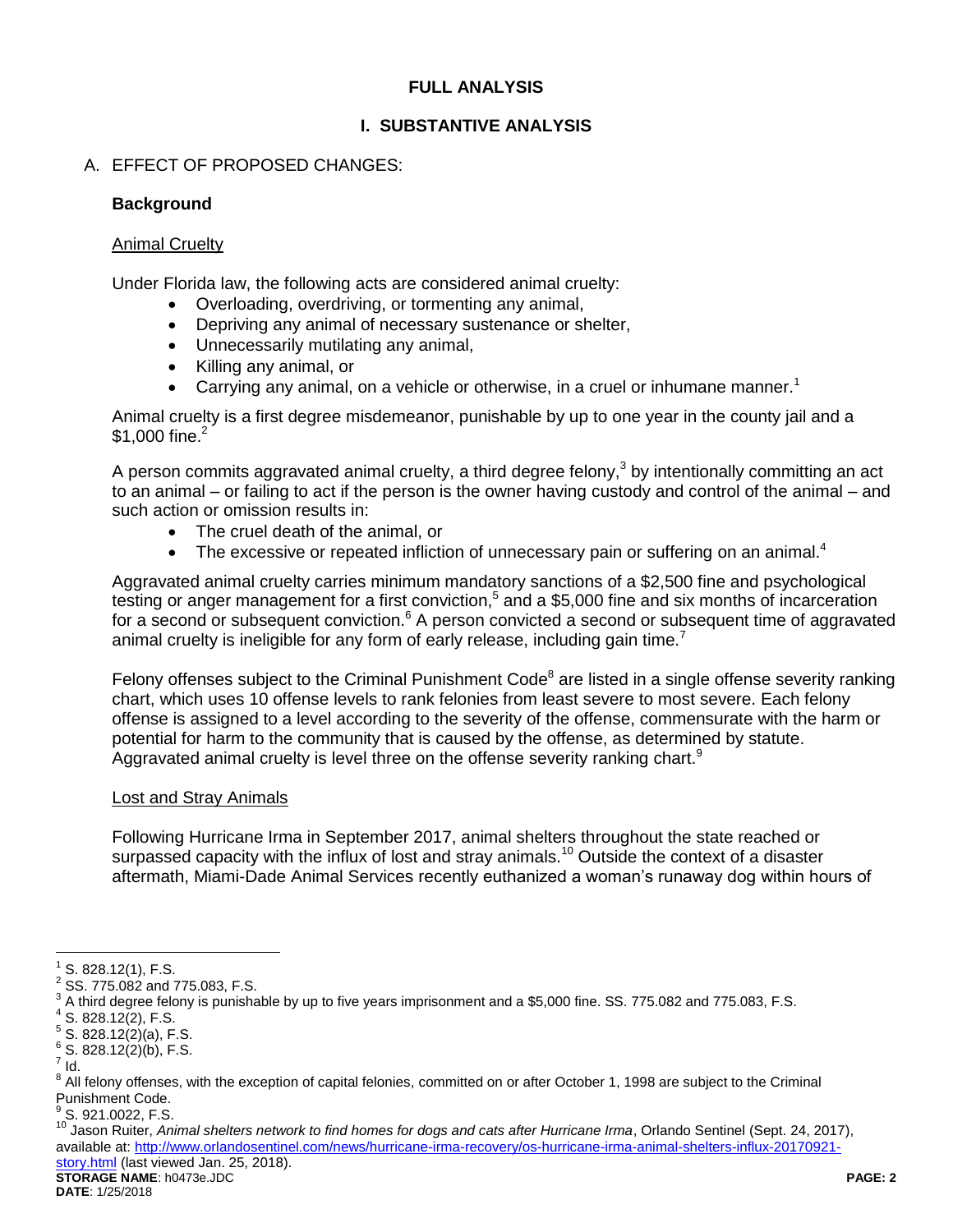the dog's admission in a well-publicized case.<sup>11</sup> Some shelters have procedures designed to ensure lost pets are returned to their owners,<sup>12</sup> but no Florida law regulates animal shelter polices regarding efforts to return pets to their owners.

## **Effect of Proposed Changes**

CS/HB 473 amends s. 828.12, F.S., permitting a court to prohibit a person convicted of animal cruelty from owning, possessing, keeping, harboring, having contact with, or having custody or control over any animal. The bill leaves the time frame for the prohibition within the court's discretion.

Under current law, a judge may prohibit a person on probation or community control from owning, possessing, keeping, harboring, having contact with, or having custody or control over any animal as a special condition of his or her supervision.<sup>13</sup> The bill broadens that authority to allow a judge to prohibit such action or activity independent of any supervision and for an unlimited amount of time. The court could enforce such a prohibition through indirect criminal contempt proceedings.<sup>14</sup>

The bill amends s. 921.0022(3), F.S., increasing the severity ranking for aggravated animal cruelty from level three to level five under the Criminal Punishment Code.<sup>15</sup> As with a level three offense, a person with no other open offenses or prior convictions who is convicted of one count of aggravated animal cruelty at level five would not score a minimum prison sentence under the sentencing guidelines. Unlike with a level three offense, however, the judge could exercise his or her discretion to sentence the individual to prison without having to make written findings that a nonstate prison sanction could present a danger to the public.<sup>16</sup> Additionally, since a level five offense scores more points under the sentencing guidelines, it is more likely that people with other open offenses or prior convictions would score a minimum prison sentencing under the sentencing guidelines.

The bill requires a public or private animal shelter, humane organization, or animal control agency operated by a humane organization or by a county, municipality, or other incorporated political subdivision that receives lost or stray dogs or cats to adopt written policies and procedures to ensure that every reasonable effort is made to return owned animals to their owners. The written policies and procedures must be made available to the public and include:

- Screening lost or stray dogs and cats for identification, including tags, licenses, implanted microchips, and tattoos;
- A process for matching received lost or stray dogs and cats with any reports of lost pets received by the shelter from owners;
- Public notice of lost or stray dogs and cats received, provided at the shelter or on the Internet, within 48 hours of the animal's admission;
- Reasonable efforts to notify identified owners of lost or stray dogs and cats within 48 hours of identification;
- Notice to the public of the shelter's location, hours, fees, and return-to-owner process through specified means;
- Access for owners to retrieve dogs and cats at least one weekend day per week and after 5:00 pm one weekday per week, but the entity is not required to increase its total operating hours;
- Direct return-to-owner protocols that allow animal control officers in the field to directly return lost or stray dogs and cats to their owners when the owners are identified;

 $13$  S. 948.03(2), F.S.

 $\overline{a}$ 

<sup>11</sup> Jessica Lipscomb, *Miami-Dade Animal Services Euthanized Woman's Runaway Dog in the Middle of the Night*, Miami New Times (Dec. 27, 2017), available at[: http://www.miaminewtimes.com/news/miami-dade-animal-services-euthanized-womans-runaway-dog-in](http://www.miaminewtimes.com/news/miami-dade-animal-services-euthanized-womans-runaway-dog-in-the-middle-of-the-night-9931417)[the-middle-of-the-night-9931417](http://www.miaminewtimes.com/news/miami-dade-animal-services-euthanized-womans-runaway-dog-in-the-middle-of-the-night-9931417) (last viewed Jan. 25, 2018).

<sup>&</sup>lt;sup>12</sup> Wendi Lane, *House Bill wants to help lost pets in times of natural disasters*, ABC Action News WFTS Tampa Bay (Jan. 16, 2018), available at[: https://www.abcactionnews.com/news/region-citrus-hernando/house-bill-wants-to-help-lost-pets-in-times-of-natural](https://www.abcactionnews.com/news/region-citrus-hernando/house-bill-wants-to-help-lost-pets-in-times-of-natural-disasters)[disasters](https://www.abcactionnews.com/news/region-citrus-hernando/house-bill-wants-to-help-lost-pets-in-times-of-natural-disasters) (last viewed Jan. 25, 2018).

<sup>14</sup> S. 828.23, F.S.; FLA. R. CRIM. P. 3.840.

<sup>15</sup> S. 921.0022, F.S.

<sup>16</sup> S. 775.082(10), F.S.

**STORAGE NAME**: h0473e.JDC **PAGE: 3 DATE**: 1/25/2018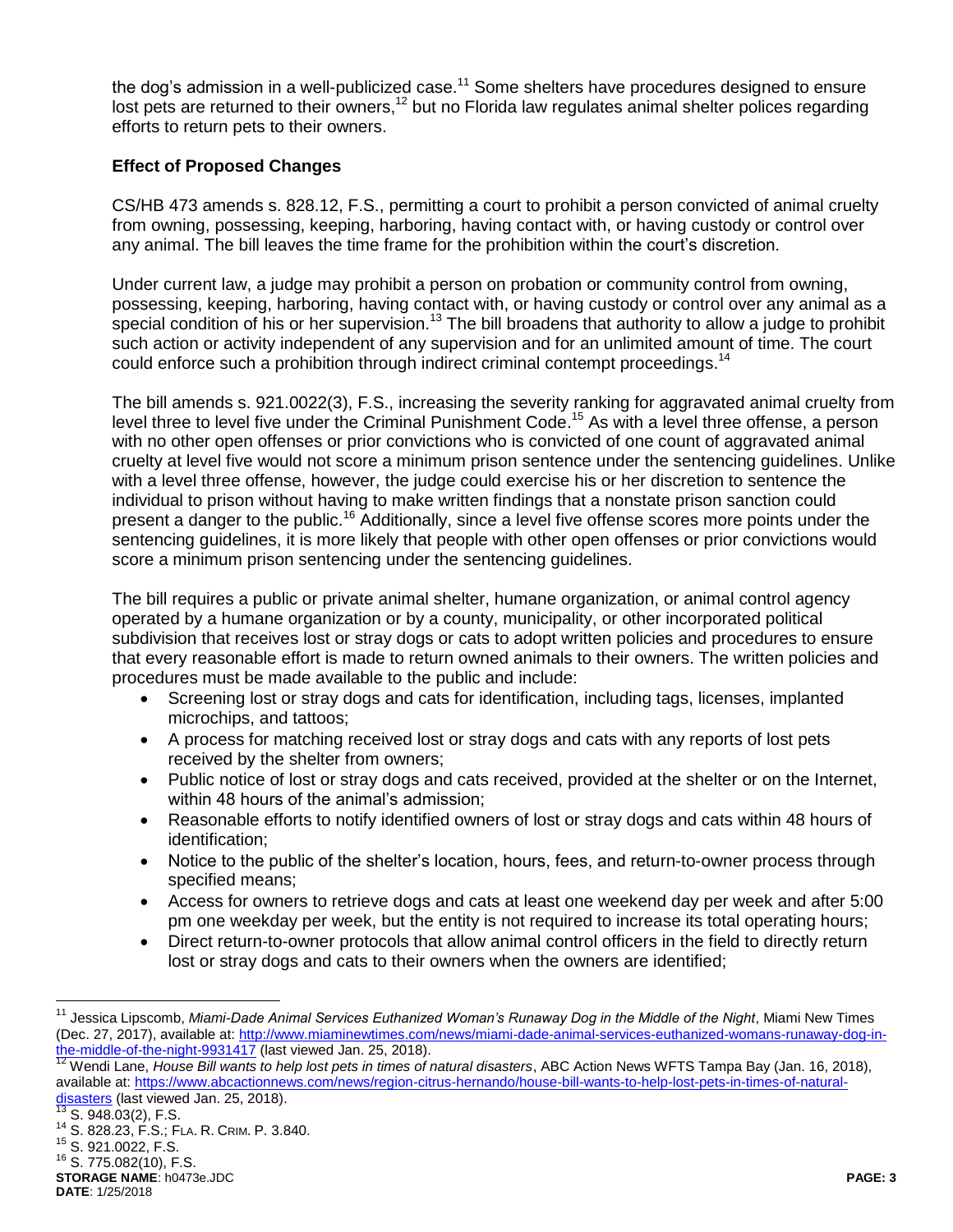- Procedural safeguards to minimize the euthanasia of owned dogs and cats; and
- Temporary extension of local minimum stray hold periods after a disaster is declared by the President of the United States or a state of emergency declared by the Governor.

Finally, the bill provides a short title for the act as "Ponce's law," in memory of a puppy who was beaten to death in Volusia County in April 2017.<sup>17</sup>

The bill provides an effective date of July 1, 2018.

## B. SECTION DIRECTORY:

- **Section 1:** Creates s. 823.151, F.S., relating to lost or stray dogs and cats.<br>**Section 2:** Provides the short title of "Ponce's law."
- Provides the short title of "Ponce's law."
- **Section 2:** Amends s. 828.12, F.S., relating to cruelty to animals.
- **Section 3:** Amends s. 921.0022, F.S., relating to Criminal Punishment Code; offense severity ranking chart.
- **Section 4:** Provides an effective date of July 1, 2018.

## **II. FISCAL ANALYSIS & ECONOMIC IMPACT STATEMENT**

- A. FISCAL IMPACT ON STATE GOVERNMENT:
	- 1. Revenues:

None.

2. Expenditures:

To the extent that persons are arrested for, charged with and convicted of, the criminal offenses modified in the bill, this bill will have an indeterminate fiscal impact on state and local governments. The Criminal Justice Impact Conference met on January 8, 2018, and determined the bill will insignificantly increase the need for prison beds.<sup>18</sup>

- B. FISCAL IMPACT ON LOCAL GOVERNMENTS:
	- 1. Revenues:

None.

2. Expenditures:

None.

C. DIRECT ECONOMIC IMPACT ON PRIVATE SECTOR:

None.

D. FISCAL COMMENTS:

None.

**STORAGE NAME**: h0473e.JDC **PAGE: 4 DATE**: 1/25/2018  $18$  An insignificant change in prison beds means a change of 10 or fewer.

 $\overline{a}$ <sup>17</sup> Frank Fernandez, *Public Outrage Fuels Push for Animal Abuse Punishments*, DAYTONA BEACH NEWS JOURNAL (April 21, 2017), <http://www.news-journalonline.com/news/20170416/public-outrage-fuels-push-for-animal-abuse-punishments> (last viewed Jan. 25, 2018).